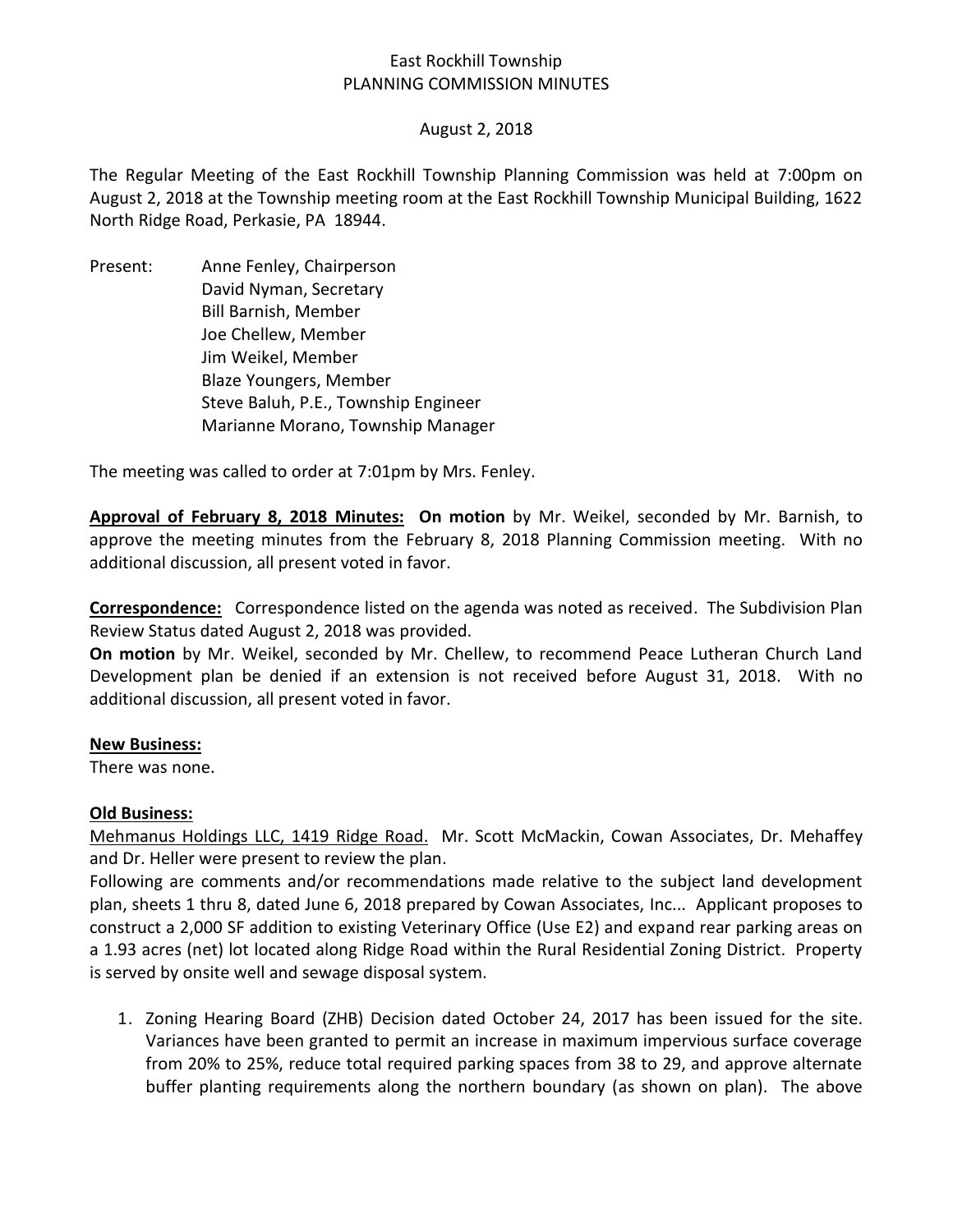variances were conditioned upon compliance with the Stormwater Management Ordinance, staffing of the facility shall not result in required parking spaces being in excess of 29 pursuant to Section 304-E2.c of the Zoning Ordinance, and receipt of land development approval from East Rockhill Township. These requirements have been noted on the record plan. Additionally, the impervious surface coverage variance should be referenced in the Zoning Data listed in Note 10. **Will comply.** 

- 2. Correspondence dated June 14, 2018, from Cowan Associates, Inc. identifies requested waivers of Land Development Ordinance requirements, including submission of combined preliminary/final land development plan, existing features within 100 feet of tract boundaries, traffic study submission, and frontage improvements. Township should determine the suitability of these requests. A construction cost estimate for proposed waived improvements should be submitted by the design engineer for consideration of contribution in-lieu-of improvements. Any improvements/modifications proposed along Ridge Road require issuance of a Highway Occupancy Permit from PennDOT. (SLDO Section 22-308 & 505.2) **Comment noted**.
- 3. Parking area/access drive around the rear of the building will be established as one way due to limited width. Existing driveway to the rear parking area is proposed to remain including the current minor encroachment on the adjoining School District property. The following parking area comments should be addressed:
	- A. Applicant should clarify if there will be a customer entrance in the rear of the building. If only the front entrance will be used by customers, signage/pedestrian route to the entrance should be identified on the plan. **Will comply.**
	- B. An additional handicapped accessible parking space should be provided pursuant to ADA requirements. (SLDO Section 22-523.3.E) **Will comply.**
	- C. If outdoor trash collection facilities are proposed, location should be identified on the plan and be adequately screened. **Trash collection till stay in current location, will comply.**
	- D. Turning movement diagrams for delivery trucks and emergency vehicles should be submitted. Additionally, comment should be received from the Perkasie Fire Department regarding emergency access. **Delivery trucks to be in front parking lot. Will comply.**
	- E. Applicant should indicate how customer and employee parking will be addressed/staged if the facility is to remain open during construction. **It was noted stormwater facilities will be located under the rear parking lot area and the E&S plan will provide clarification. Will comply.**
- 4. Proposed parking area is surrounded by existing woodlands, with additional proposed buffer plantings along the northern side. Information should be submitted to verify if the existing/proposed landscaping is adequate to meet the parking area shading requirements of Section 22-515.2 of the Land Development Ordinance. **A tree survey will be provided.**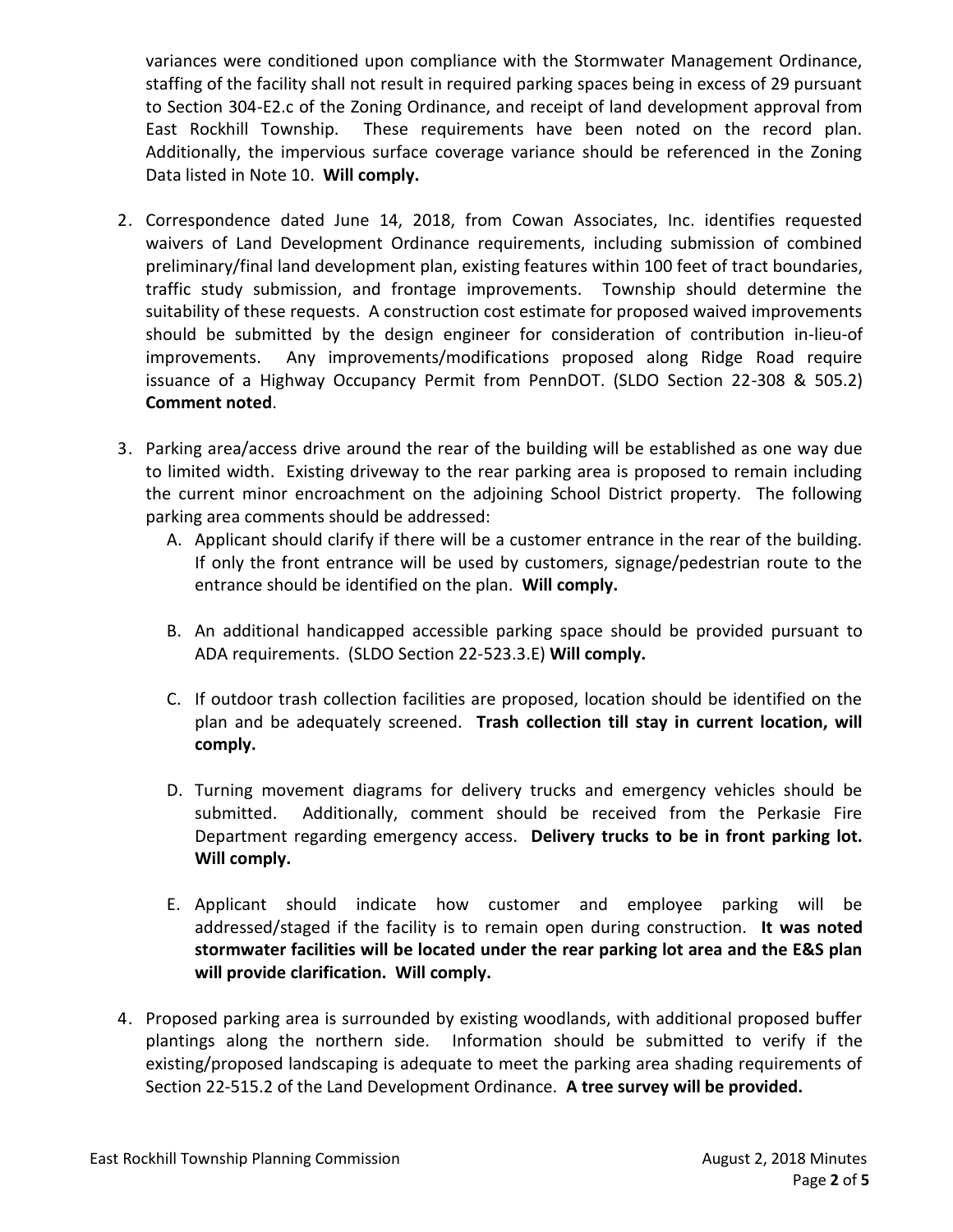- 5. Sheet 2 of 8 identifies trees in excess of six inches in diameter which are to be removed. Section 22-515.7 of the Land Development Ordinance requires installation of replacement trees. Replacement tree calculations should be included on the plan. Replacement trees may be installed on site, installed in offsite areas designated by the Township, or a contribution inlieu-of installation may be accepted by the Township. **Will comply.**
- 6. Verification of approval should be received in writing from the Bucks County Conservation District for erosion and sedimentation control measures to be implemented during earthmoving activities. (SLDO Section 22-518) **Will comply.**
- 7. An underground stormwater management facility is proposed to be constructed in the rear parking area. Stormwater Management Report dated June 12, 2018, prepared by Cowan Associates, Inc. was submitted with the plan. The following comments should be addressed (SMO Chapter 26, Part 3):
	- A. Infiltration testing was completed to confirm suitability of soils for infiltration. However, it appears that the basin design did not consider infiltration rate in the routing calculations. If infiltration rate was not considered to provide a more conservative design, same should be clarified in the stormwater narrative. However, dewatering calculations using 50% of the average infiltration rate should be submitted to verify that the facility will fully drain. **Will comply.**
	- B. Outlet control structure detail should be included on the plan. **Will comply.**
	- C. Specification for geotextile fabric encasement should be identified on the plan. **Will comply.**
	- D. Plan should clarify if roof drains are to be connected directly to the underground basin, or by overland flow. If connected directly, method to prevent leaves and debris from entering the underground facility should be detailed on the plan. **Will comply.**
	- E. Maintenance responsibility/schedule for all stormwater facilities should be included on the plan. **Will comply.**
	- F. Stormwater management Operation & Maintenance Agreement should be executed between the Applicant and Township in a manner satisfactory to the Township Solicitor. Agreement should include a "blanket" easement to permit Township access to the site for inspections. **Will comply.**
- 8. Applicant should clarify if the proposed expansion will increase water usage at the facility. Applicant should document the adequacy of the existing well if any increase in water usage is proposed. Additionally, Township Building Code Official should be consulted as to whether the proposed building addition is required to be sprinklered. (SLDO Section 22-519) **Water usage will be less than a single family home. Will comply.**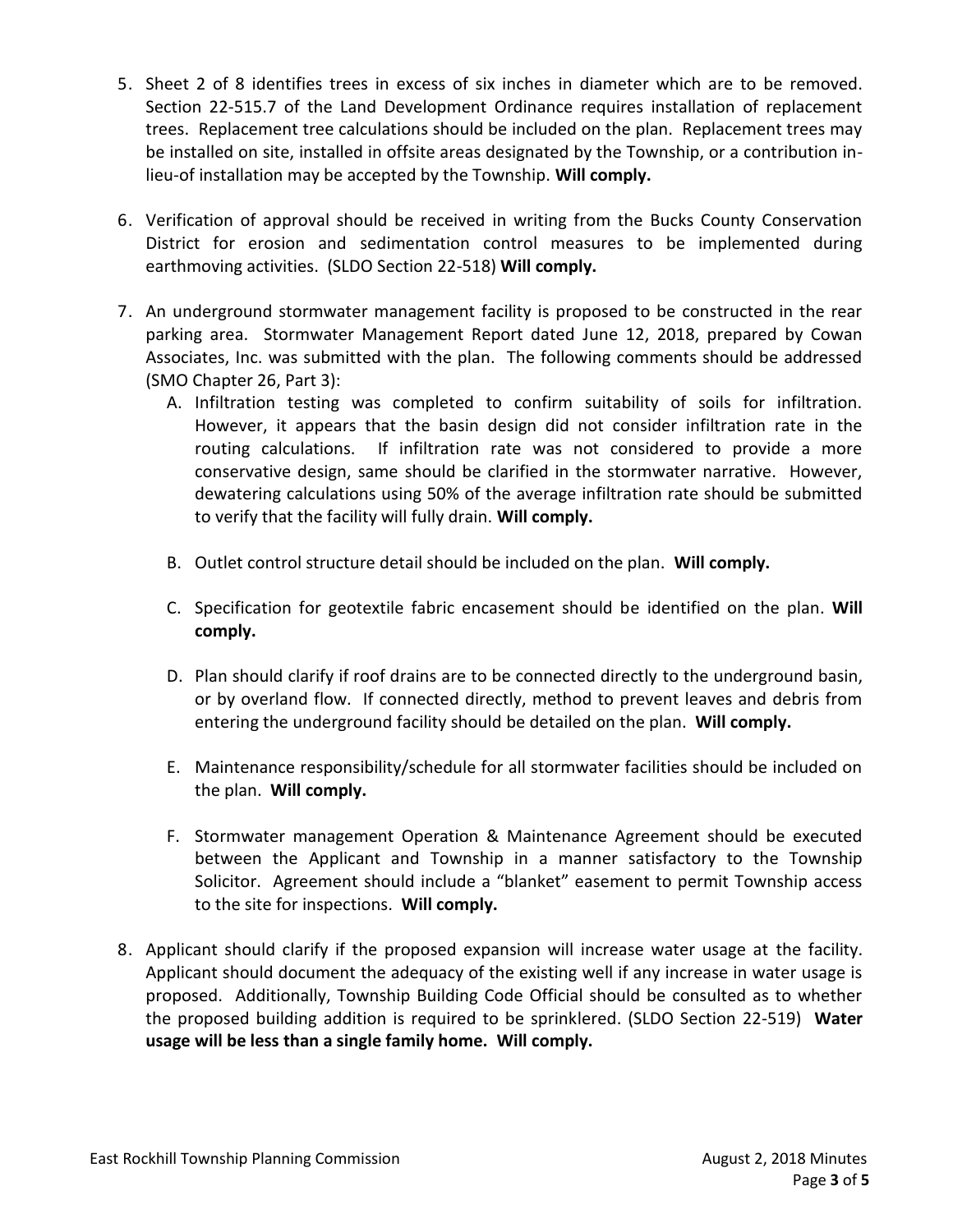- 9. A new on-lot sewage disposal system is proposed to the rear of the site improvements. Applicant should clarify anticipated sewage flows based on the proposed expansion. Replacement of the onsite sewage disposal system requires approval by Bucks County Department of Health and may require submission of Sewage Facilities Planning Modules, or exemption request mailer. (SLDO Section 22-407 & 520) **Will comply.**
- 10.Proposed site lighting includes two parking area lights mounted on 15 feet high poles, and one building mounted light as shown on sheet 4 of 8. Isolux information provided indicates that lighting will not extend onto adjoining properties. Plan note should be added to require installation of shields on the pole mounted lights if determined necessary by the Township. (Z.O. Section 27-1805) **Will comply.**
- 11.Recreation land in the amount of 1,500 sf per 4,000 sf of new building area is required in accordance with Section 22-525.C(2) of the Land Development Ordinance. In the alternate, the Township may accept a fee in-lieu-of land dedication in the amount of \$964.19 based on current Fee Schedule. **Will comply.**
- 12.Area within the ultimate right-of-way of Ridge Road should be offered for dedication to the Township as an easement in accordance with Section 506.2.A of the Land Development Ordinance; and should be so noted on the plan. **Will comply.**
- 13.Plan should clarify if the proposed concrete walk across the rear of the building is to be flush with parking area paving or raised. **Will comply.**
- 14.An alternate deer resistant shrub selection should be proposed in place of arborvitae. **Will comply.**
- 15.Development/Financial Security Agreements should be executed between the Township and the applicant in a manner satisfactory to the Township Solicitor to guarantee completion of improvements. An Opinion of Costs for requirement improvements including but not limited to stormwater management, landscaping, erosion control, and regulatory signage, should be prepared by the design engineer. (SLDO Section 22-606) **Will comply.**
- 16.Additional engineering detail review comments may be generated upon resolution of the above comments and submission of revised plans, particularly related to waiver requests and stormwater management. **Comment noted.**

It was noted that staff increases would be a zoning violation; there was no objection from the adjacent property owner for the existing driveway incursion that is located on their property; and a 10 feet (10') driveway was deemed adequate instead of the required twelve feet (12') due to the driveway exit being one-way.

The recorded plan will have a notation that should it ever be determined that a sidewalk will be necessary, the installation will be at the property owner's expense.